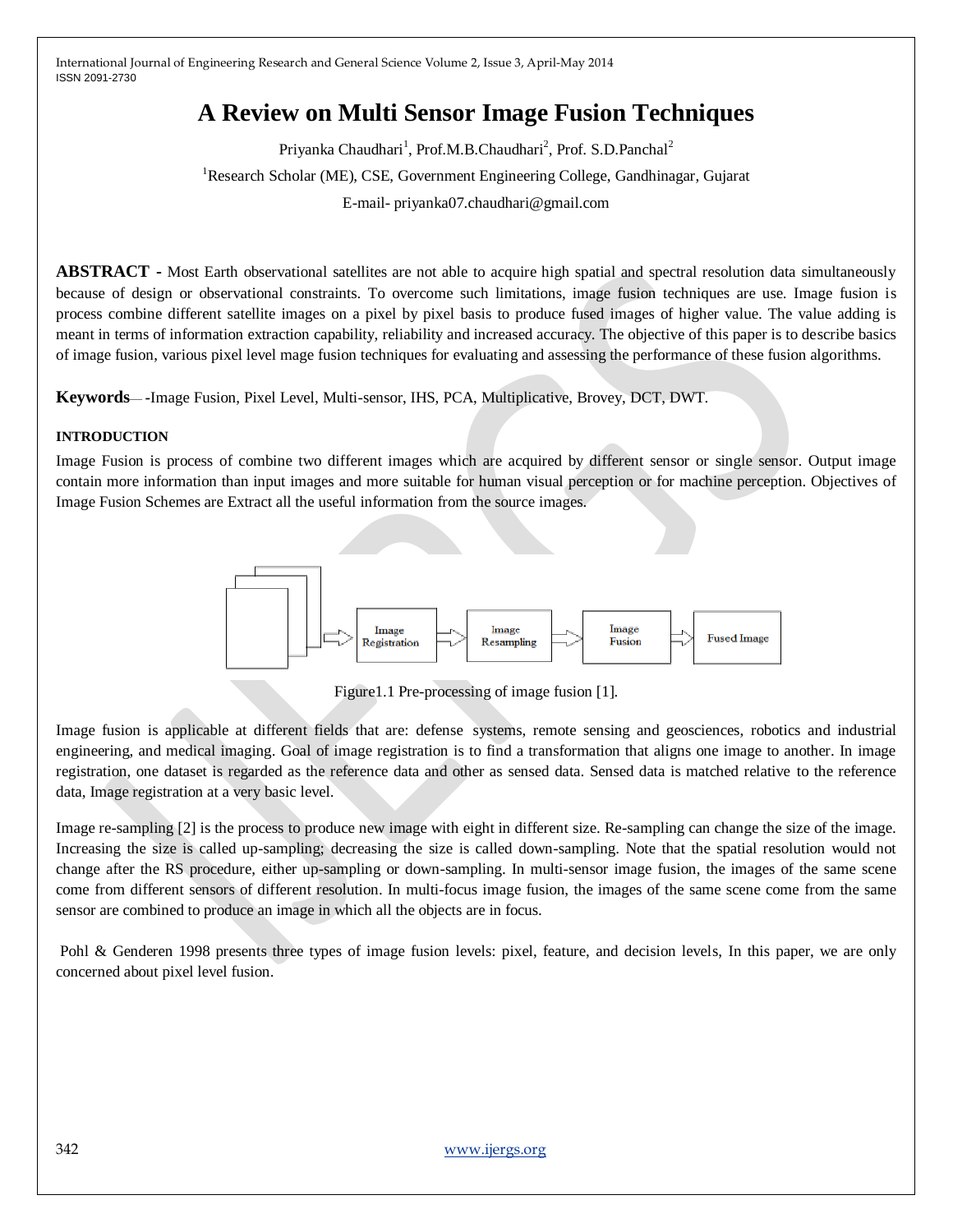

Figure 1.2 Level of Image Fusion [3].

#### **Image Fusion Techniques**

Image fusion techniques are classified into several techniques, which are described below



Figure1.3 The categorization of pixel level image fusion techniques [4].

### **IHS (Intensity, Hue, Saturation)**

IHS is a color space, intensity relates to the total amount of light that reaches the eye, hue is defined as the predominant wavelength of a color, and saturation is defined as total amount of white light of a color.

Steps

1. first converts a RGB image into intensity (I),

$$
\begin{bmatrix} I \\ v1 \\ v2 \end{bmatrix} = \begin{bmatrix} 1/3 & 1/3 & 1/3 \\ -\sqrt{2}/6 & -\sqrt{2}/6 & 2 - \sqrt{2}/6 \\ 1/\sqrt{2} & -1/\sqrt{2} & 0 \end{bmatrix} \begin{bmatrix} R \\ G \\ B \end{bmatrix}
$$

Hue (H) and Saturation (S) components.

2. Replacement of I by high resolution image,

$$
\begin{bmatrix} F(R) \\ F(G) \\ F(B) \end{bmatrix} = \begin{bmatrix} 1 & -1/\sqrt{2} & 1/\sqrt{2} \\ 1 & -1/\sqrt{2} & -1/\sqrt{2} \\ 1 & \sqrt{2} & 0 \end{bmatrix} \begin{bmatrix} PAN \\ v1 \\ v2 \end{bmatrix}
$$

3. Reverse IHS, converting IHS components into RGB colors.

343 [www.ijergs.org](http://www.ijergs.org/)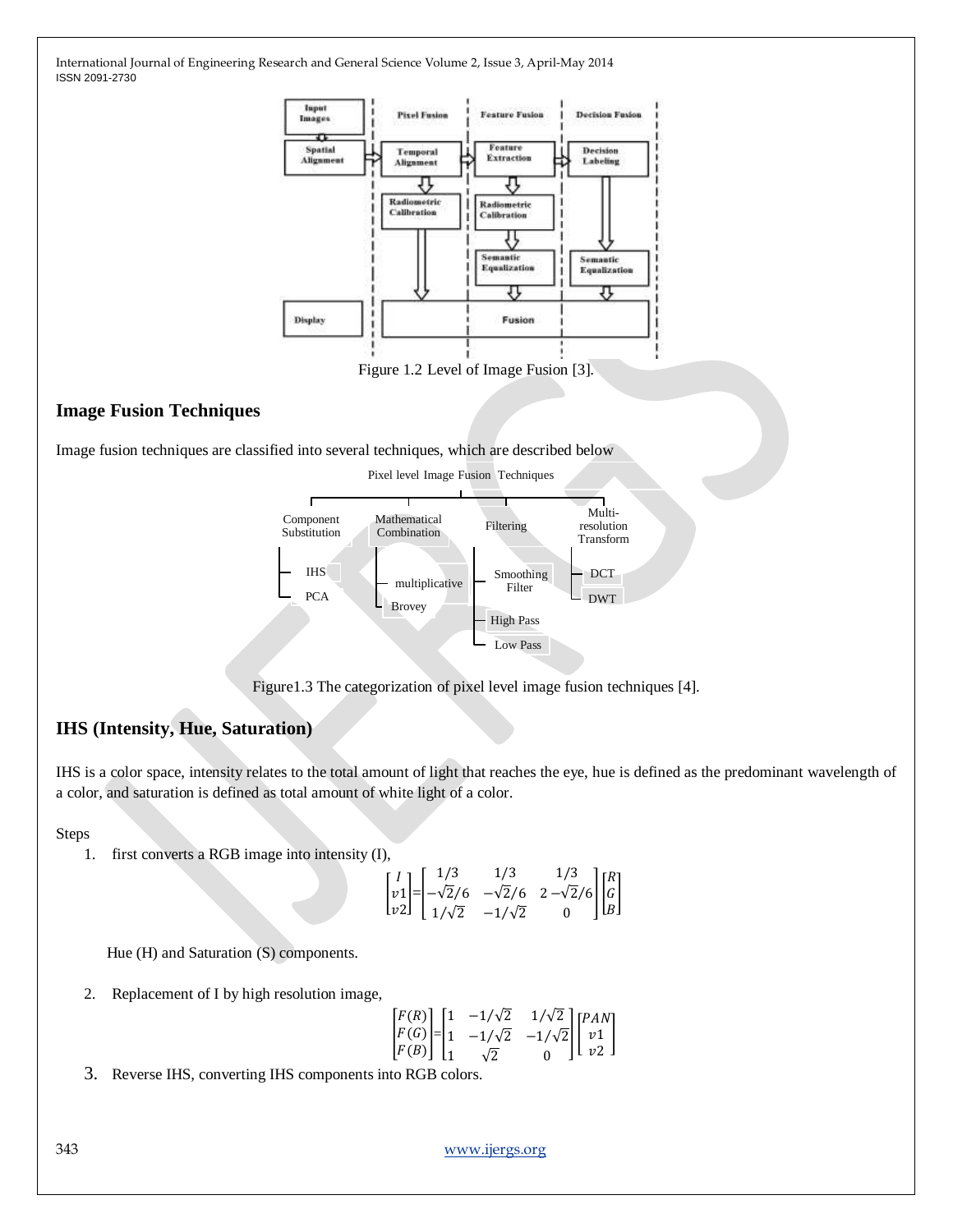$$
\begin{bmatrix} F(R) \\ F(G) \\ F(B) \end{bmatrix} = \begin{bmatrix} R+PAN-1 \\ G+PAN-1 \\ B+PAN-1 \end{bmatrix}
$$

Merit of IHS is simplicity and high sharpening ability, it separates the spatial information as an intensity (I) component from the spectral information represented by the hue (H) and saturation (S) components, and demerit of IHS is that it only processes three multispectral bands, Cause Color distortion [5].



Figure 1.4 Block Diagram of the IHS fusion method [6].

## **PCA (PRINCIPAL COMPONENT ANALYSIS)**

PCA maintain image clarity, spectral information loss is slightly better than that of the IHS fusion method. Steps

- 1. Produce the column vectors from input images
- 2. Calculate the covariance matrix of the two column vectors formed in step1.
- 3. Calculate the Eigen values and the Eigen vectors of the covariance.
- 4. Normalize the column vectors.
- 5. Normalized Eigen vector act as the weight values which, multiply it with each pixel of the input images.
- 6. Fuse the two scaled matrices will be the fused images matrix.



Figure.1.5 Block Diagram of the PCA fusion method [7].

Merits of PCA is it can transforms number of correlated variable into number of uncorrelated variables, demerits is that have spatial domain fusion may produce spectral degradation.

# **Multiplicative**

The algorithm is derived from the four-component technique, as described by Crippen (1989). The four possible arithmetic methods that can be used to produce an intensity image into a chromatic image (addition, subtraction, division, and multiplication), only multiplication is unlikely to distort the color.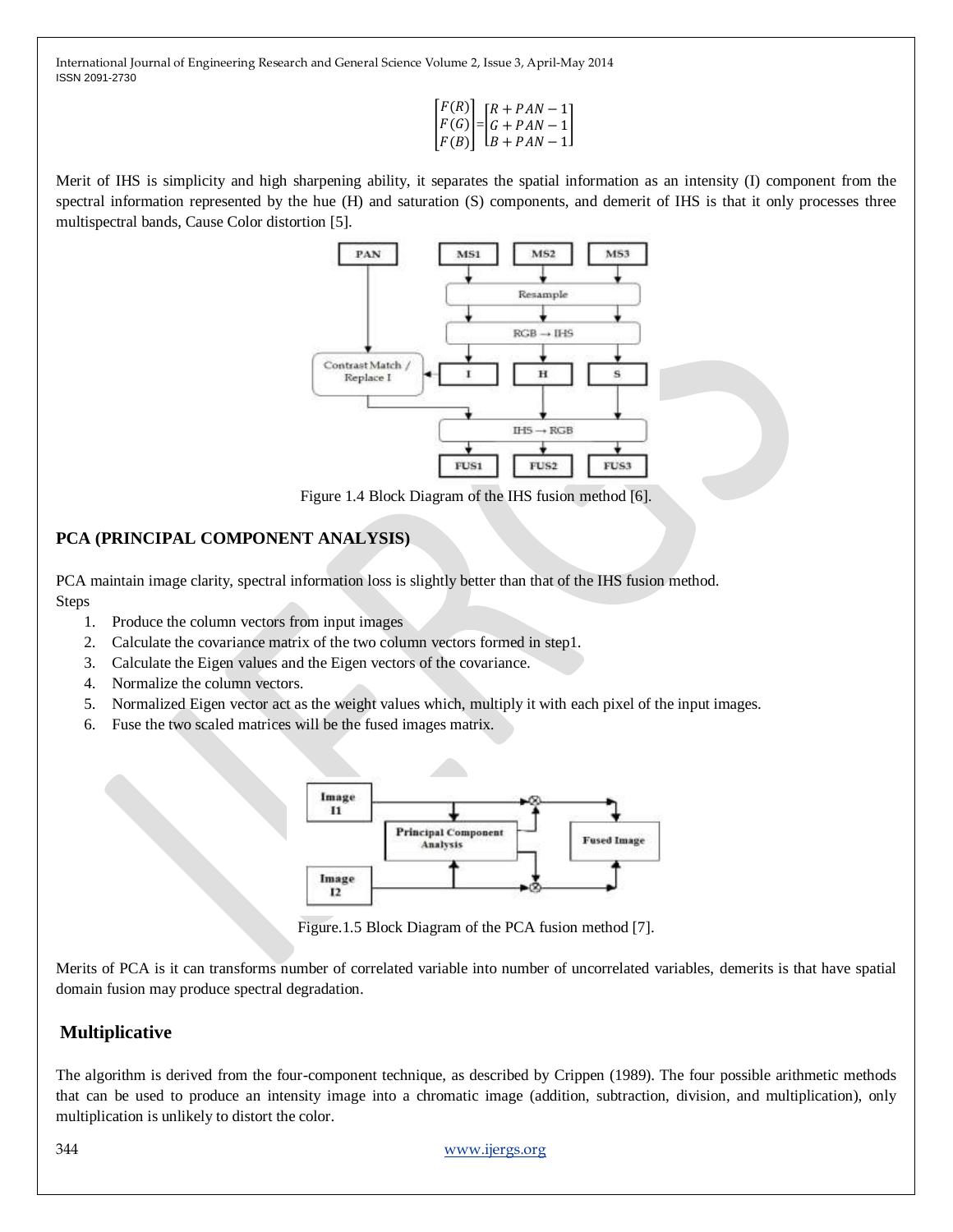The merits of this method is straightforward and simple [8] multiplicative algorithm can be used to merge PAN and MS images, however special attention has to be given to color preservation. This method can produce spectral bands of a higher correlation which means that it does alter the spectral characteristics of the original image data. Demerits are that resulting image does not retain the radiometry of the input multispectral image.

Red=(LR Band1 \* HR Band1)  $Green = (LR Band2 * HR Band2)$ Blue =  $(LR$  Band $3$  \* HR Band $3$ ) [9].

#### **Brovey**

The Brovey transformation Overcomes to demerits of the multiplicative method. Brovey is also called the color normalization transform because it involves a red-green-blue (RGB) color transform method.

Merit of Brovey is it hold the corresponding spectral feature of each pixel, and transforms all the brightness information into a panchromatic image of high resolution. Brovey Transform not be used in preserving the original scene radiometry. It is good for producing RGB images with a contrast higher degree in the low and high ends of the image histogram and for getting "visually appealing" images.

 $Red = (band1/\Sigma band n)^*$  High Resolution Band Green =  $(band2/\Sigma band n)*$  High Resolution Band Blue =  $(band3/\Sigma band n)*$  High Resolution Band High resolution band  $=$  PAN [9].

#### **DCT (DISCRETE COSINE TRANSFORM)**

The 2D discrete cosine transform of an image or 2D signal  $x(n, n^2)$  of size NI  $xN2$  is defined as,

$$
X(k_1, k_2) = \propto (k_1) \propto (k_2)
$$

$$
\sum_{n_1=0}^{N_1-1} \sum_{n_2=0}^{N_2-1} X(n_1, n_2) \cos\left(\frac{\pi (2n_1+1)k_1}{2N_1}\right)
$$

$$
\cos\left(\frac{\pi(2n_2+1)k_2}{2N_2}\right)
$$
  
For  $0 \le k_1 \le N_1 - 1$  and  $0 \le k_2 \le N_2 - 1$ 

Where in [10]

$$
\propto (k_1) = \begin{cases} \sqrt{\frac{1}{N_1}}, & k_1 = 0\\ \sqrt{\frac{2}{N_1}}, & 1 \le k_1 \le N_1 - 1 \end{cases}
$$

$$
\propto (k_2) = \begin{cases} \sqrt{\frac{1}{N_2}}, & k_2 = 0\\ \sqrt{\frac{2}{N_2}}, & 1 \le k_2 \le N_2 - 1 \end{cases}
$$

345 [www.ijergs.org](http://www.ijergs.org/)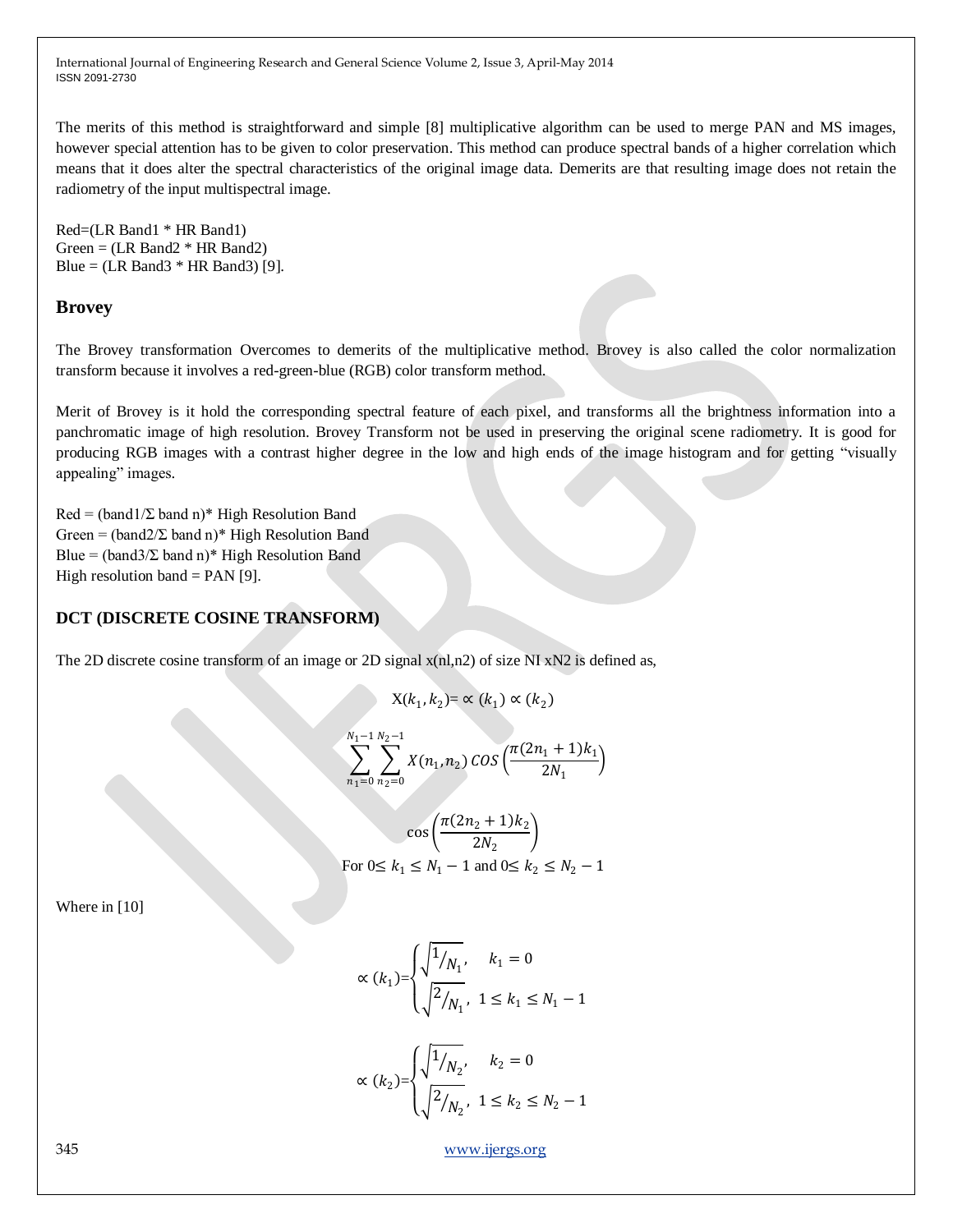$k_1$  and  $k_2$  are discrete frequency variables  $n_1$  and  $n_2$  are pixel index.

The 2D inverse discrete cosine transform is Defined as,

$$
X(n_1, n_2) = \propto (k_1) \propto (k_2)
$$

$$
\sum_{k_1=0}^{N_1-1} \sum_{k_2=0}^{N_2-1} \propto (k_1) \propto (k_2) X(k_1, k_2) \cos \left( \frac{\pi (2n_1+1)k_1}{2N_1} \right)
$$

$$
\cos\left(\frac{\pi(2n_2+1)k_2}{2N_2}\right)
$$
  
For  $0 \le n_1 \le N_1 - 1$  and  $0 \le n_2 \le N_2 - 1$ 

Merits of DCT Provides excellent result on spectral domain [11], it is complex and time consuming which are hard to be performed on real time applications.

#### **DISCRETE WAVELET TRANSFORM (DWT)**

The wavelet transform contains the low-high bands, the high-low bands and the high-high bands of the image at different scales. Then a fusion rule is to be selected. And in this way the fusion takes place in all the resolution levels.

- 1. Generate one PAN image for each MS band, histogram-matched to that band.
- 2. Apply one of the DWTs described above to both the MS and the new PAN images.
- 3. Add the detail images from the transformed PAN images to those of the transformed MS images,
- 4. Perform the inverse transform on the MS images with added PAN images and the resulting wavelet planes added directly to the MS image; no inverse transform is then needed [12].

Advantage of DWT fusion method may outperform the slandered fusion method in terms of minimizing the spectral distortion. It also provide better signal to noise ratio than pixel based approach. Disadvantage In this method final fused image has a less spatial resolution.

#### **CONCLUSION:**

The review shows that the suitable selection of a proper pixel-level fusion algorithm depend on characteristics. The combination of existing fusion methods and further development of new techniques are expected to surely guide and improve the fusion performance more appropriate for human visual perception or for machine perception, chosen suitable method will improve quality of image by determine visual analysis result and quantity analysis result. We can use DCT with filter which are still not used in image fusion to improve quality.

#### **REFERENCES:**

[1] R.J.Sapkal, S.M.Kulkarni, "Image Fusion based on Wavelet Transform for Medical Application", International Journal of Engineering Research and Applications (IJERA) ISSN: 2248-9622, Vol. 2, Issue 5, pp.624-627, , September- October 2012.

[2] Nisthula P, Mr. Yadhu.R.B, "A Novel Method To Detect Bone Cancer Using Image Fusion And Edge Detection" International Journal Of Engineering And Computer Science ISSN: 2319-7242 Volume 2 Issue 6 June, 2013.

[3] H.B.Mitchell. "Image Fusion Theories,Techniques And Application", Verlag Berlin HeidelbergSpringer ISBN 978-3-642-11215-7, Springer 2010.